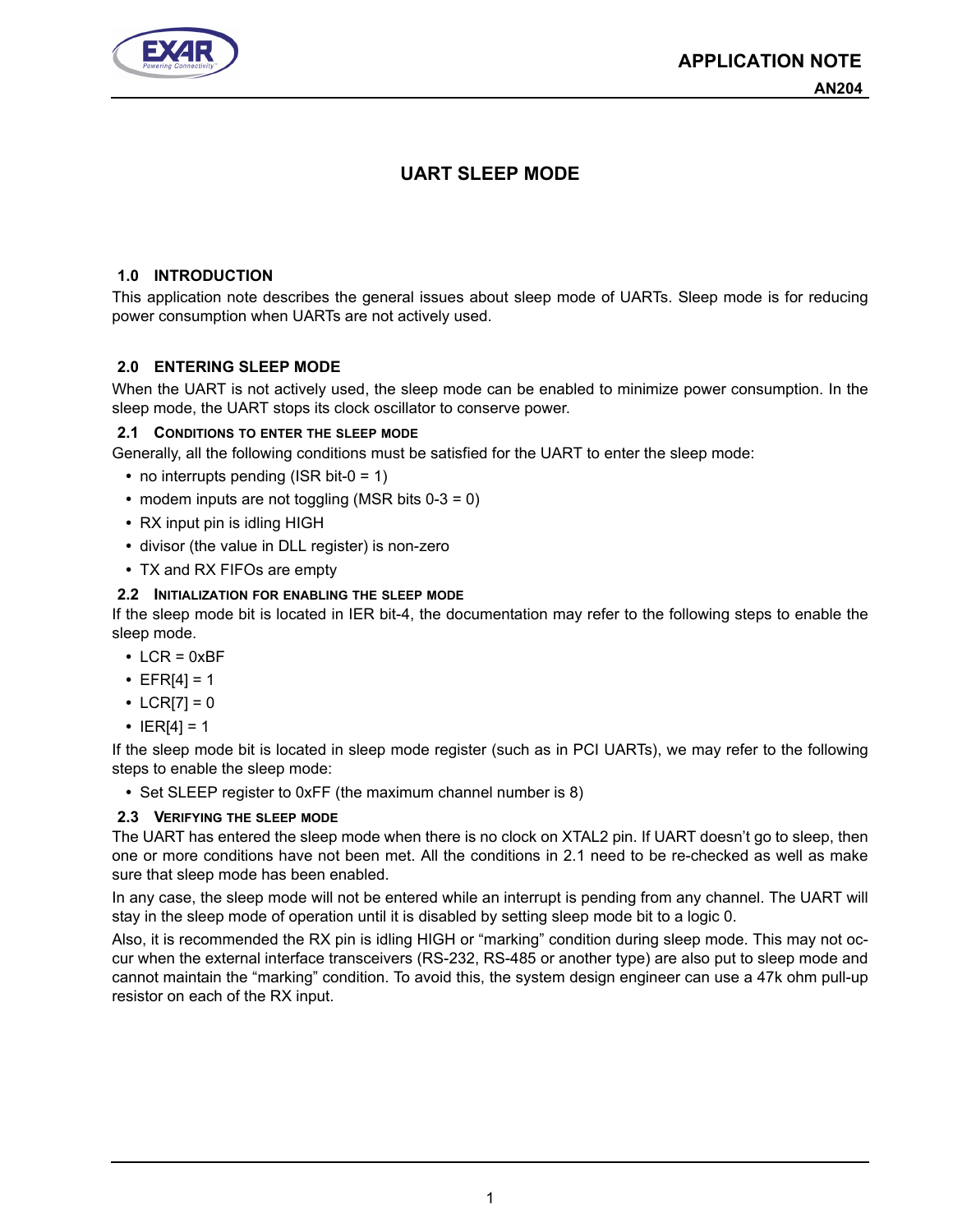

#### **AN204**

## **3.0 EXIT FROM SLEEP MODE**

**3.1 METHODS**

## **3.1.1 The UART resumes normal operation by any of the following:**

- **•** a receive data start bit transition (HIGH to LOW)
- **•** a data byte is loaded to the transmitter, THR or FIFO
- **•** a change of logic state on any of the modem or general purpose serial inputs: CTS#, DSR#, CD#, RI#

If the UART is awakened by any one of the above conditions, it will return to the sleep mode automatically after all interrupting conditions have been serviced and cleared. If the UART is awakened by the modem inputs, a read to the MSR register is required to reset the modem input delta bits.

## **3.1.2 Disable sleep mode**

Set the IER bit-4 to 0 or Sleep mode register to 0 to disable sleep mode fully.

## **3.2 CRYSTAL WAKE-UP TIME**

When UART wakes up from sleep mode, it takes some time for crystal to oscillate fully. Different crystals have different parameters. **[Figure](#page-1-0) 1** shows an example of clock response when UART wakes up. In this example, it takes approximately 450 us before the UART is ready to transmit or receive data.



#### <span id="page-1-0"></span>**FIGURE 1. AN EXAMPLE OF CRYSTAL START-UP DELAY WHEN UART WAKES UP FROM SLEEP MODE**

*NOTE: The conditions for the figure 1 are as following: XR68M752IM48 powered at 3.3V; Crystal frequency 14.7456MHz.*

#### **3.3 RECEIVE BEFORE CRYSTAL WAKES UP**

Due to the starting up delay of the crystal oscillator, the first few receive characters may be lost (shown in **[Figure](#page-2-0) 2**). In this example, when UART wakes up from the sleep mode, the first few bits (in the left side of the green line in **[Figure](#page-2-0) 2**) are lost. Thus, the first byte is unreliable.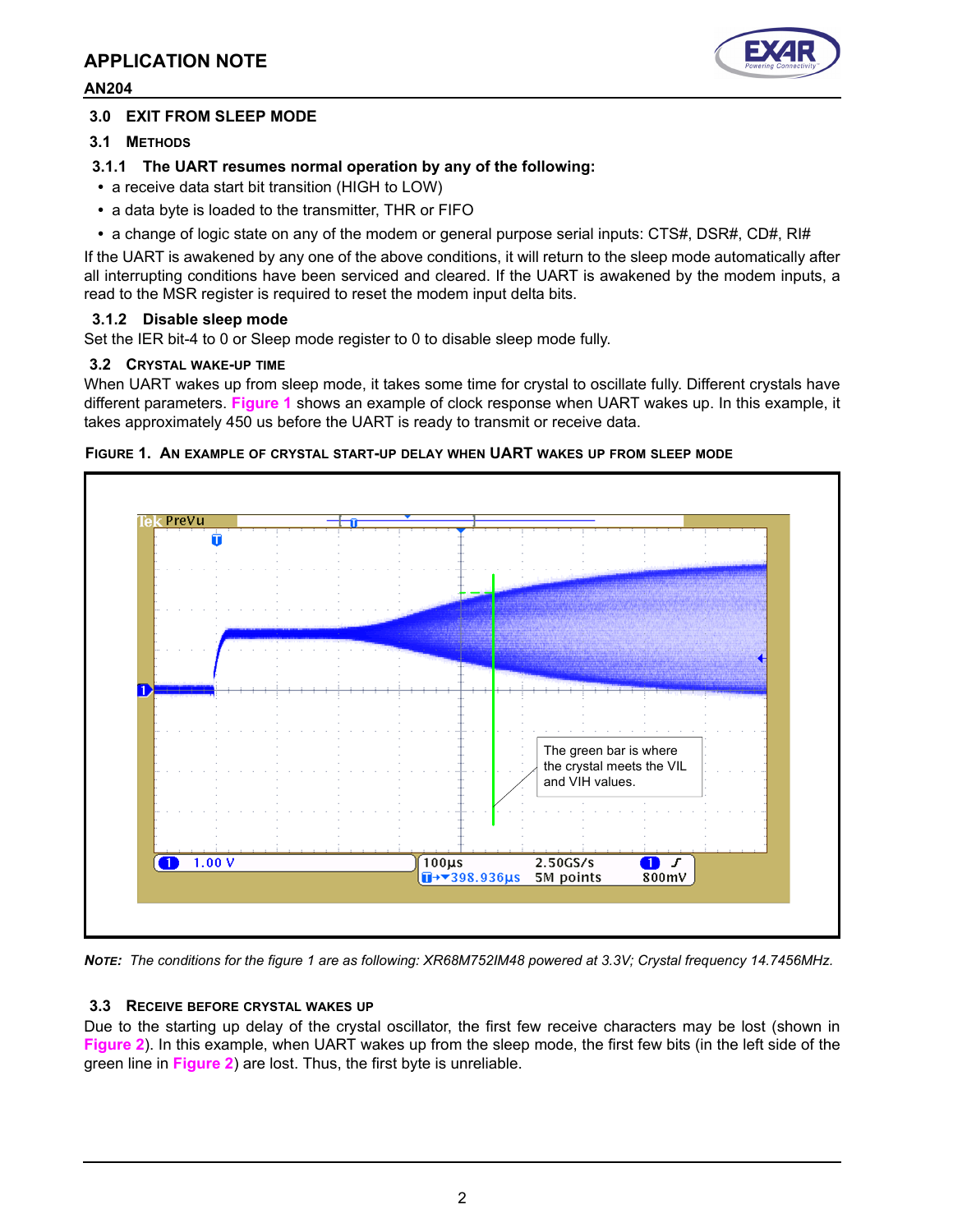



<span id="page-2-0"></span>**FIGURE 2. AN EXAMPLE OF DATA RECEIVED BEFORE CLOCK FULLY OSCILLATE**

*NOTE: The conditions for the figure 2 are as following: XR68M752IM48 powered at 3.3V; Crystal frequency 14.7456MHz; baud rate 19.2 Kbps.* 

#### **4.0 FAQ**

#### **4.1 HOW CAN I ENABLE THE SLEEP MODE?**

First, make sure all the conditions in **[section](#page-0-0) 2.1** are satisfied. Second, follow the steps listed in **[section](#page-0-1) 2.2**. For different UARTs, there might be slight difference. Be sure to read datasheets before writing to any registers.

#### **4.2 I ENABLE THE SLEEP MODE, HOWEVER, THE UART DOESN'T GO TO SLEEP. WHAT AM I MISSING?**

Please check that all the conditions in **[section](#page-0-0) 2.1** are satisfied first. Be sure sleep mode bit has been set to 1. If there are multiple UART channels, the sleep conditions must be true for all channels.

#### **4.3 CAN I READ AND WRITE REGISTERS WHEN UART IS IN SLEEP MODE?**

Yes. Note: some devices do have powersave mode. If UART goes into powersave mode, then the registers are not accessible.

#### **4.4 HOW CAN I WAKE UP THE UART?**

Receiving a data in RHR or writing data to THR or logic state change on any modem inputs will wake up UART. Also, setting sleep mode bit to 0 wakes up UART and permanently disables sleep mode.

# **4.5 I WRITE A BYTE DATA TO UART, HOWEVER, IT DOESN'T WAKE UP THE UART. WHAT IS THE REASON?**

Read LSR register to check whether the UART receives the data or not.

- **•** If LSR value is 0x60, it means that either UART receiver FIFO doesn't receive the data or the data in receiver FIFO has been read out before the read of LSR.
- **•** If LSR value is 0x00, it means data is still in the THR (clock doesn't oscillate to transmit data).
- **•** If LSR value is 0xFF, it means either UART is in powersave mode or UART is powered off.

For those devices with powersave mode, be sure that UARTS are not in powersave mode.